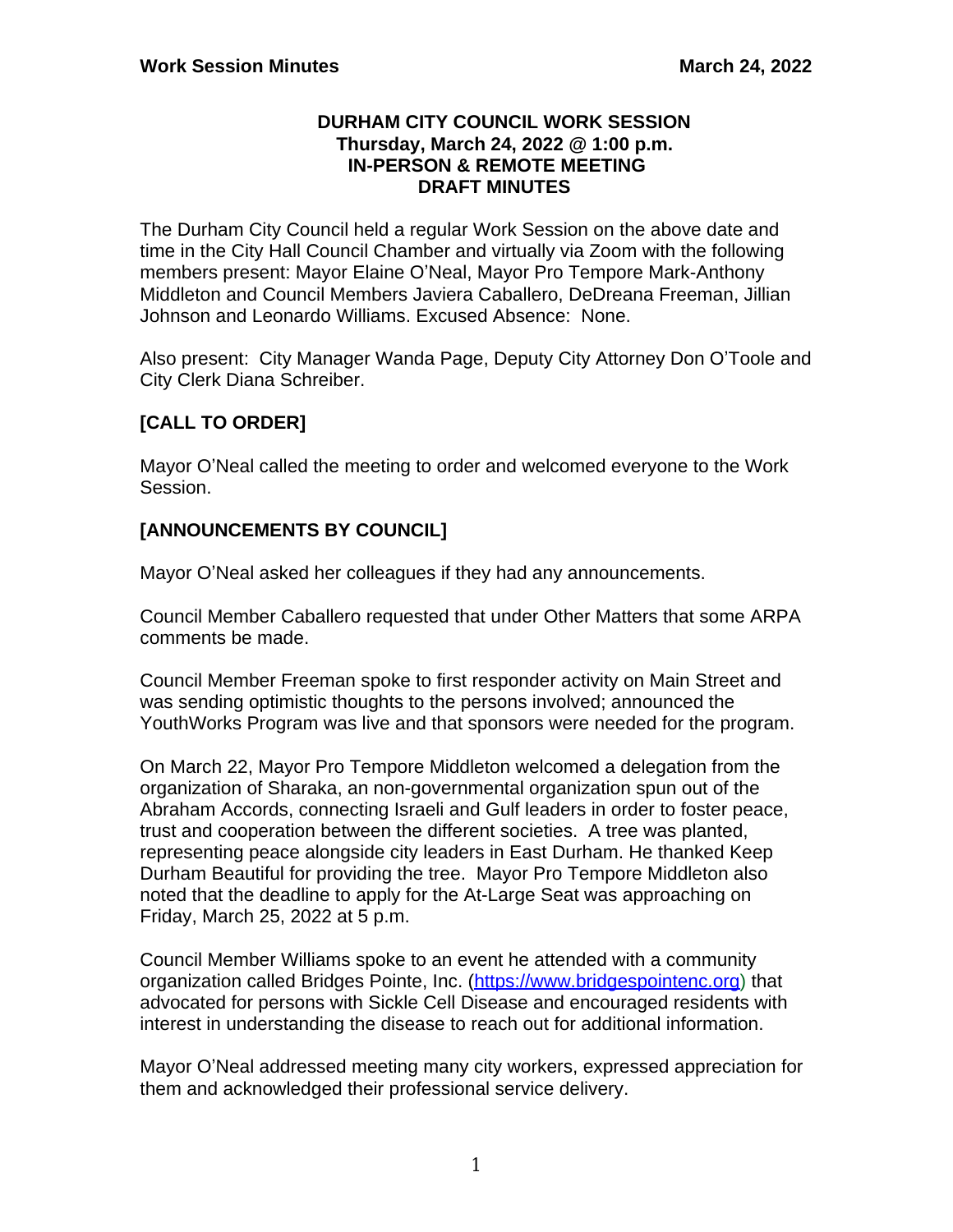## **[PRIORITY ITEMS OF THE CITY MANAGER, CITY ATTORNEY AND CITY CLERK]**

City Manager Page announced Agenda Item #20) Shared Economic Prosperity – Durham Small Business Work Plan, Built2last and YouthWorks Program Update was a supplemental item added to today's Work Session's agenda.

**MOTION** by Council Member Freeman, seconded by Council Member Williams, to accept the City Manager's Priority Item was passed at 1:07 p.m. by the following vote: Ayes: Mayor O'Neal, Mayor Pro Tempore Middleton and Council Members Caballero, Freeman, Johnson and Williams. Noes: None.

The City Attorney's Office did not have any priority items.

City Clerk Schreiber requested that Council discuss the timeline for the At-Large Vacancy packet and how to process the agenda item for the April 7 Work Session.

**MOTION** by Council Member Caballero, seconded by Council Member Johnson, to accept the City Clerk's Priority Item was passed at 1:08 p.m. by the following vote: Ayes: Mayor O'Neal, Mayor Pro Tempore Middleton and Council Members Caballero, Freeman, Johnson and Williams. Noes: None.

# **[CONSENT AGENDA]**

Mayor O'Neal read the agenda items off the printed agenda. The following items were pulled for additional discussion: Items 4, 5, 9, 10, 13, and 16 were pulled for discussion. Presentation Items were announced as Items 17, 18 and 20.

It was the prerogative of the Chair to re-arrange the order of the agenda to first discuss Item 9 then address Items 4 and 5.

# **[ITEMS PULLED FROM THE AGENDA]**

## **SUBJECT: PURCHASE CONTRACT – REPOWER OF GODURHAM BUSES (ITEM 9/ PR 15309)**

Sean Egan, Director of Transportation, gave the staff report and responded to Council's questions.

Mayor Pro Tempore Middleton inquired about fleet maintenance, re-powering buses and bus use over the life cycle of the vehicles.

Director Egan detailed the duty-cycle for passenger used vehicles.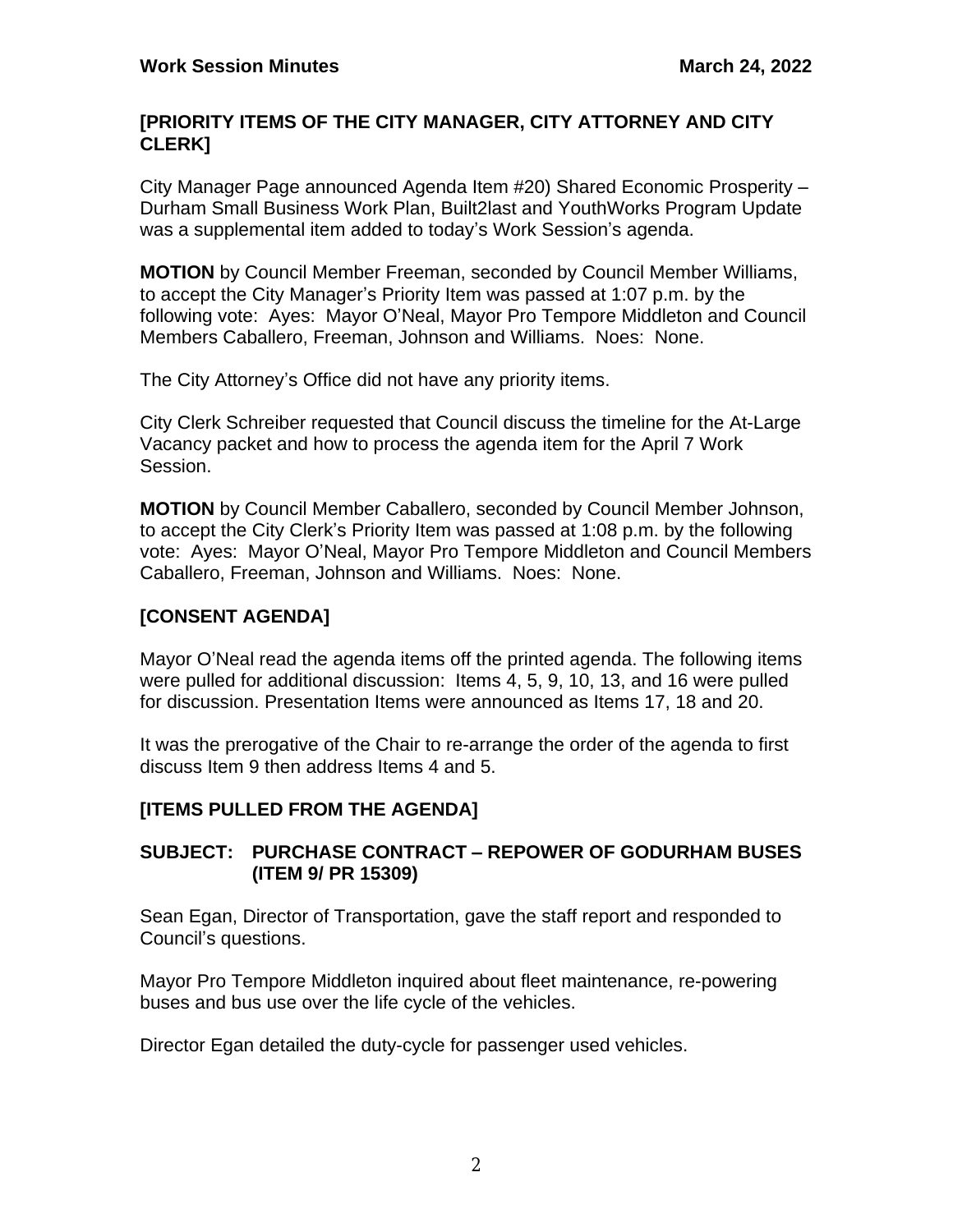Council Member Johnson inquired about the cost of maintenance for electric buses versus diesel-fueled.

Director Egan spoke to battery pack replacements, noted there would be less maintenance of electric buses with significant air quality and noise pollution benefits.

Council Member Williams reflected on his experiences riding public transportation on electric bus and spoke to a verbal assault on the bus driver by a rider.

## **SUBJECT: AMEND THE FY2021-22 BUDGET AND OTHER GRANT PROJECT ORDINANCES (ITEM 4/ PR 15303)**

Mayor O'Neal stated there was a speaker to the item.

Stella Adams, resident, spoke to the unadopted Master Plan matching funds and reminded staff there needed to be expanded service to historically underserved communities that included the funding of Route 9.

Director Egan responded the re-powering of vehicles was included in the federal funding; and that the half cent sales tax was to fund improvements on Route 9 and that additional services would be included in the coming year by the adoption of the County Transit Plan.

## **SUBJECT: FY2022-23 BUDGET DEVELOPMENT GUIDELINES (ITEM 5/ PR 15293)**

Mayor O'Neal stated there was a speaker to the item.

Stella Adams, resident, addressed sustainability and requested there be language included into the budget document that emphasized equity in all parts of Durham with special mention to historically black neighborhoods.

Assistant Budget Director Christina Riordan responded that the language could be added to the budget document and make the revision to the Budget Guidelines for the upcoming Council Meeting. She also mentioned for Director Allore that equity was intertwined within the budget request process and CIP scoring of its equity tools.

Mayor Pro Tempore Middleton requested a summary from staff as to how Council had reached to this point of the guidelines.

Assistant Director Riordan addressed the tax rate, the one change that Council was considering was within the General Fund; the General Fund was currently set at 30.95 cents may be considered to fund additional structure salary adiustments for staff.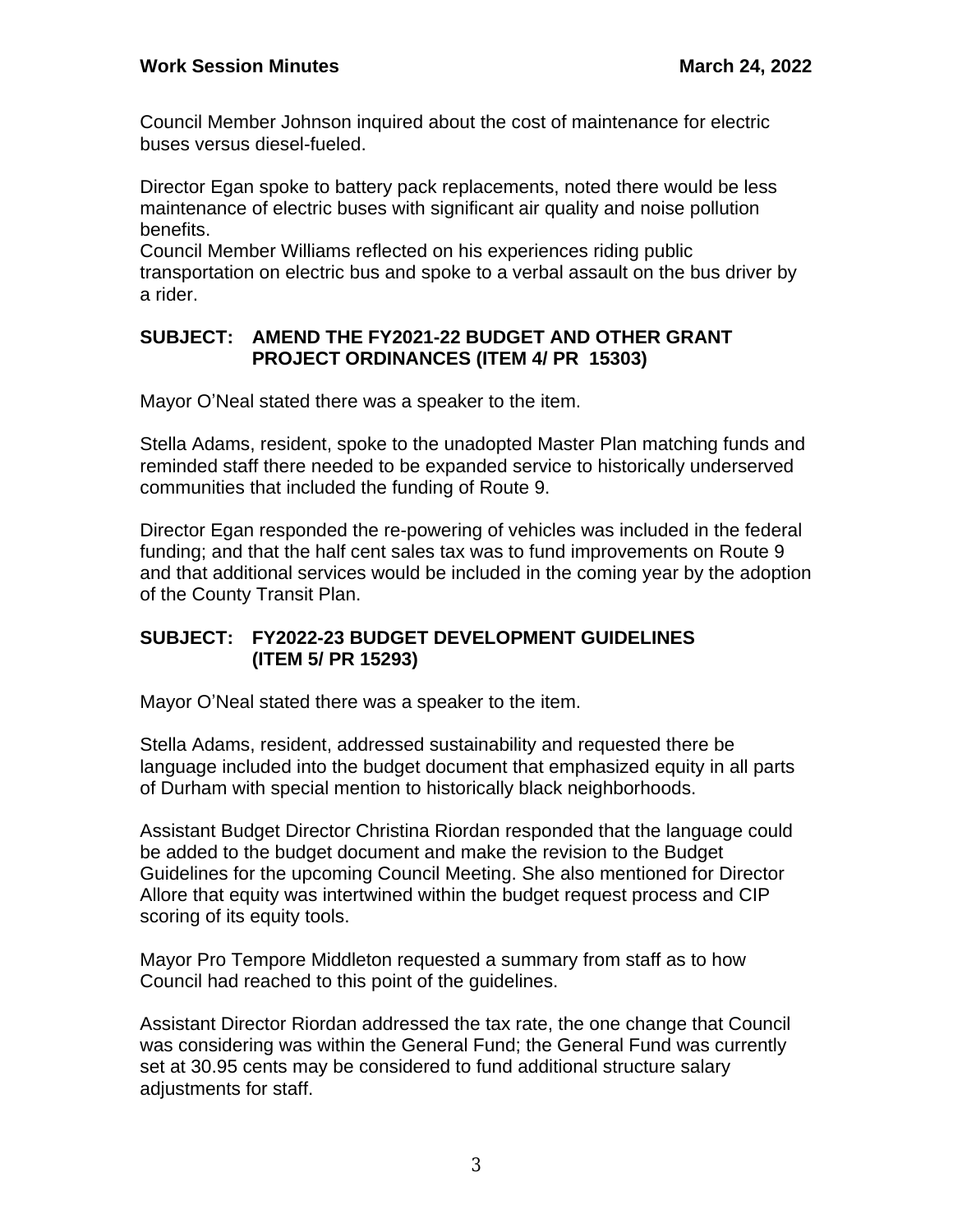City Manager Page emphasized that staff was still developing the budget; that due to flat compensation during COVID-19 pandemic, staff did not receive salary adjustments; addressed the costs associated with increasing the pay for public safety employees that added \$9 million to the base budget and spoke to the need to consider increases for the remaining employees. She noted that staff was trying to manage the budget without a tax increase and that the recommendation would be brought before Council for their approval.

Mayor Pro Tempore Middleton urged transparency of the budget guidelines for the public.

Due to technological difficulties, Item 13 was addressed prior to Item 10.

#### **SUBJECT: AMEND THE FY2021-22 CAPITAL IMPROVEMENT PROGRAM; AND AMEND THE DESIGN BUILD SERVICES CONTRACT WITH SKANSKA USA BUILDING INC. FOR THE MAJOR LEAGUE BASEBALL FACILITY STANDARDS UPGRADES AT THE DURHAM BULLS ATHLETIC PARK (ITEM 13/ PR 15305)**

Mayor Pro Tempore Middleton inquired about the increase in the budget from \$5.2 million to over \$10 million and asked for an explanation.

John Paces-Wiles, representing General Services, noted that there was a volatile construction market and that the design had evolved over the past year (additional shoring to avoid utilities in sidewalks, no longer using existing lockers) and that there was a restructuring of minor and major baseball parks. If the City wanted to keep its minor league baseball team, extensive upgrades were required to be performed in accordance to a mandate by Major League Baseball.

Greg Shenkler, representing Skanska, explained material cost escalation of construction materials.

Council Member Johnson requested staff to clarify the consequences of not funding the improvements to the Ballpark thus requiring multi-million dollar costs of maintaining the Durham Bulls franchise at taxpayer expense. She requested the financial benefit of the Durham Bulls related to economic impact/activity. She also asked about the requirements of the lease between the Durham Bulls and the City. This information would be explained at the upcoming Council Meeting.

Director of General Services Jina Propst responded that if Council did not approve the increase in cost estimate and did not make the improvements, then the city would not be in compliance with the franchise agreement and therefore would no longer host games of the Durham Bulls.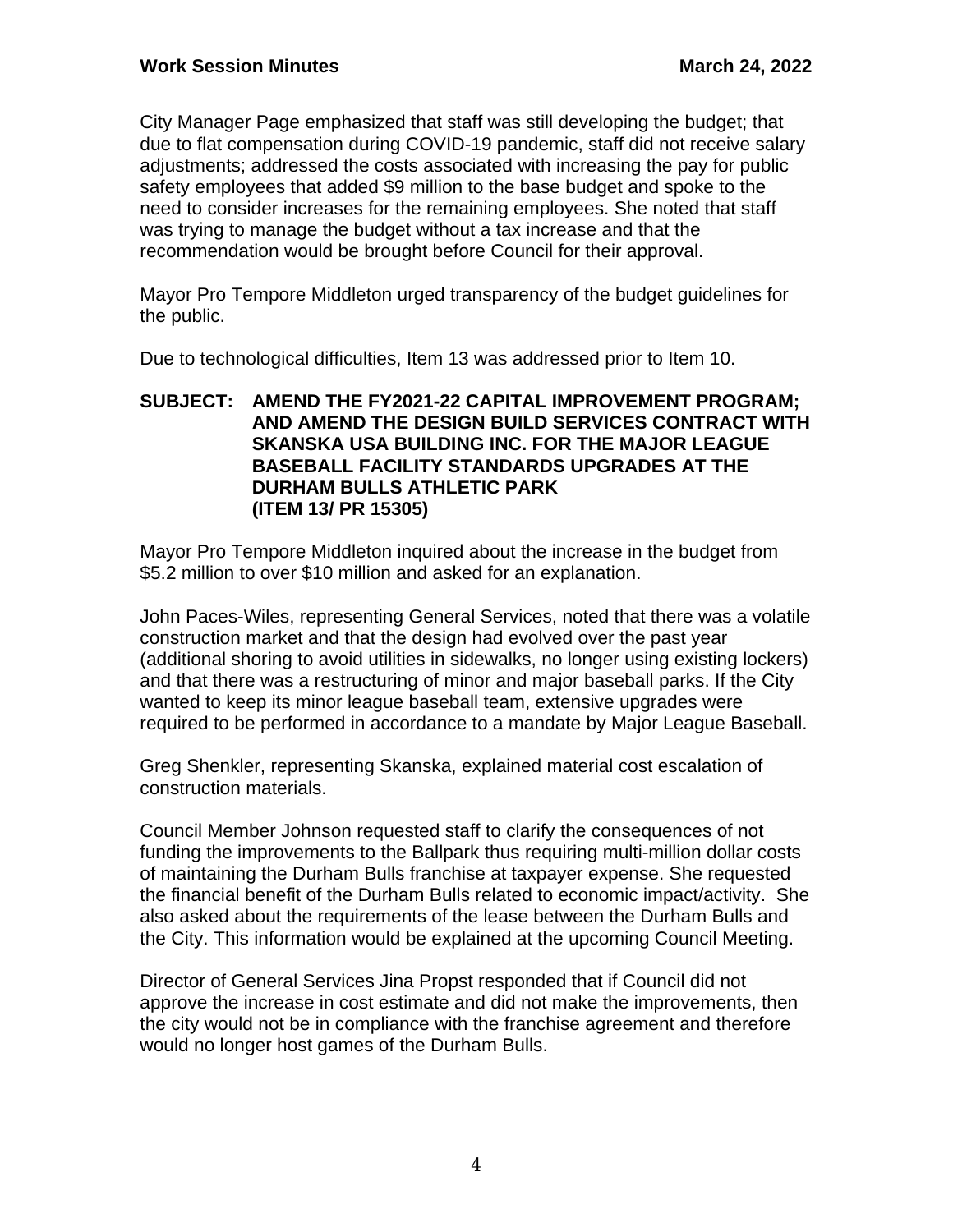Council Member Williams inquired about the timeline for fulfilling the standards or requirements of Major League Baseball and asked how the improvements at the Ballpark could supplement economic development in the immediate area over the next decade.

Council Member Freeman noted that Richmond, Virginia did not offer the upgrades for their team and the decision impacted the Downtown negatively.

Mayor Pro Tempore Middleton reassured the listeners that the Durham Bulls were not going anywhere but it was important to know what the upgrades were and how the money was to be spent for accountability reasons.

Council Member Caballero spoke to the economic generation of the Durham Bulls and stated that at the end of the day, this was a private franchise paid for with public dollars; the public deserved to know about the economic generation figures and deserved an accounting of it.

City Manager Page addressed the bidding timeline and spoke to the placement of the item on the upcoming agenda- remain on Consent or switch to General Business Agenda for further discussion. It was consensus that additional information would be provided by staff regarding the debt service maintenance, cost-sharing and economic impact of the ballpark in Durham.

Council Member Freeman emphasized that the city's facilities be maintained in a timely manner and mentioned that many residents were employed at the ballpark.

Mayor O'Neal spoke to the need for accountability, overall price increases, financial stresses on the administration and residents and the positive impact of the Durham Bulls Baseball Team.

Council Member Caballero requested a general accounting of the ballpark on the city's finances.

Council expressed support for keeping the Bulls Baseball Team in Durham.

#### **SUBJECT: CONTRACT WITH S&ME, INC FOR THE TRAFFIC STUDY AT THE WASTE DISPOSAL AND RECYCLING CENTER (ITEM 16/ PR 15299)**

Council Member Freeman inquired about an air quality base line study and if it could be performed.

Wayne Fenton, Assistant Director of Solid Waste, responded that this could be included in the staff report.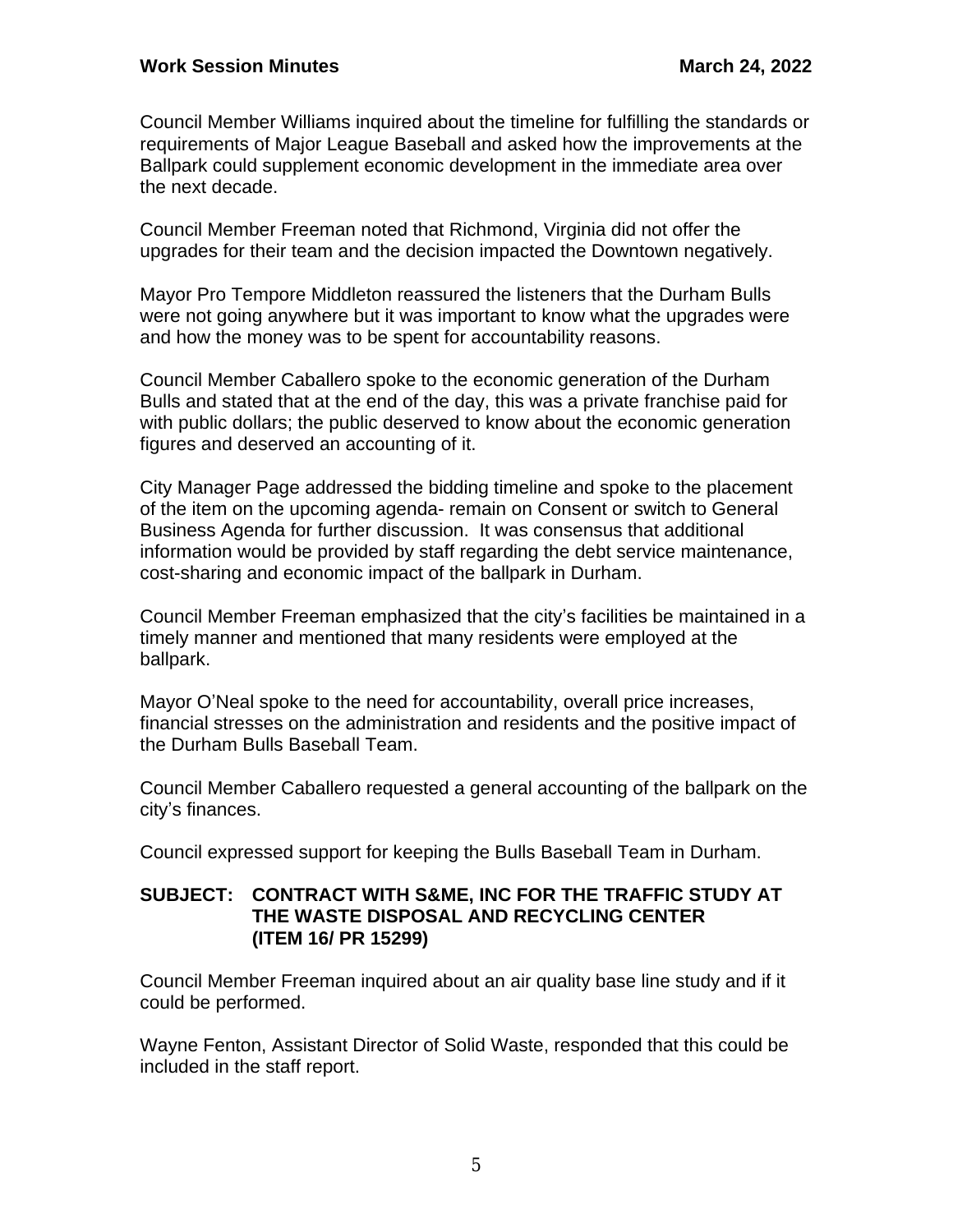Mayor O'Neal announced a break from 2:13 p.m. to 2:20 p.m.

#### **SUBJECT: AWARD OF CONSTRUCTION CONTRACT FOR THE ENO RIVER FORCE MAIN RELOCATION PROJECT TO JF WILKERSON CONTRACTING COMPANY, INC. (ITEM 10/ PR 15249)**

Water Management Director Don Greeley provided the staff report.

Mayor Pro Tempore Middleton supported Wilkerson using certified contractors; and confirmed equity goals empowerment for certified firms on the UBE list, asked if any contractor could be selected on the certified list in order to meet those goals.

City Manager Page noted that as long as a certified/qualified firm on the HUB Database was used, then the MWBE goals were met; if the firms were local, that was additional benefit. The City provided a sub-list to majority firms. Firms were not required to select firms in the local community.

Mayor Pro Tempore Middleton inquired about the number of firms on the HUB Database were local.

City Manager Page responded the city was aware of the location of the firms and that the representation of firms depended on the scope of work related to contract requirements and was presented in the pre-bid processing.

# **[PRESENTATIONS]**

## **SUBJECT: UPDATE ON DURHAM SAFE ROUTES TO SCHOOL PROGRAM (ITEM 17/ PR 15298)**

Dale McKeel, Transportation Department, addressed services provided by the Transportation Department in partnership with Bike Durham & Durham Public Schools and under the tutelage of John Tallmadge of Bike Durham, in regard to bicycle safety operations and education for school-aged children.

Mr. Tallmadge, Executive Director of Bike Durham, presented a PowerPoint Presentation and spoke to the grant funding that reinforced the stability of the program. Walk, Bike & Roll was a key element of the program that encouraged school aged children to bike to school, safely. Other aspects of the program focused on bicycle safety skills courses in English and Spanish; summer programming at DPS Schools with enrichment activities and expand bicycle giveaway programs.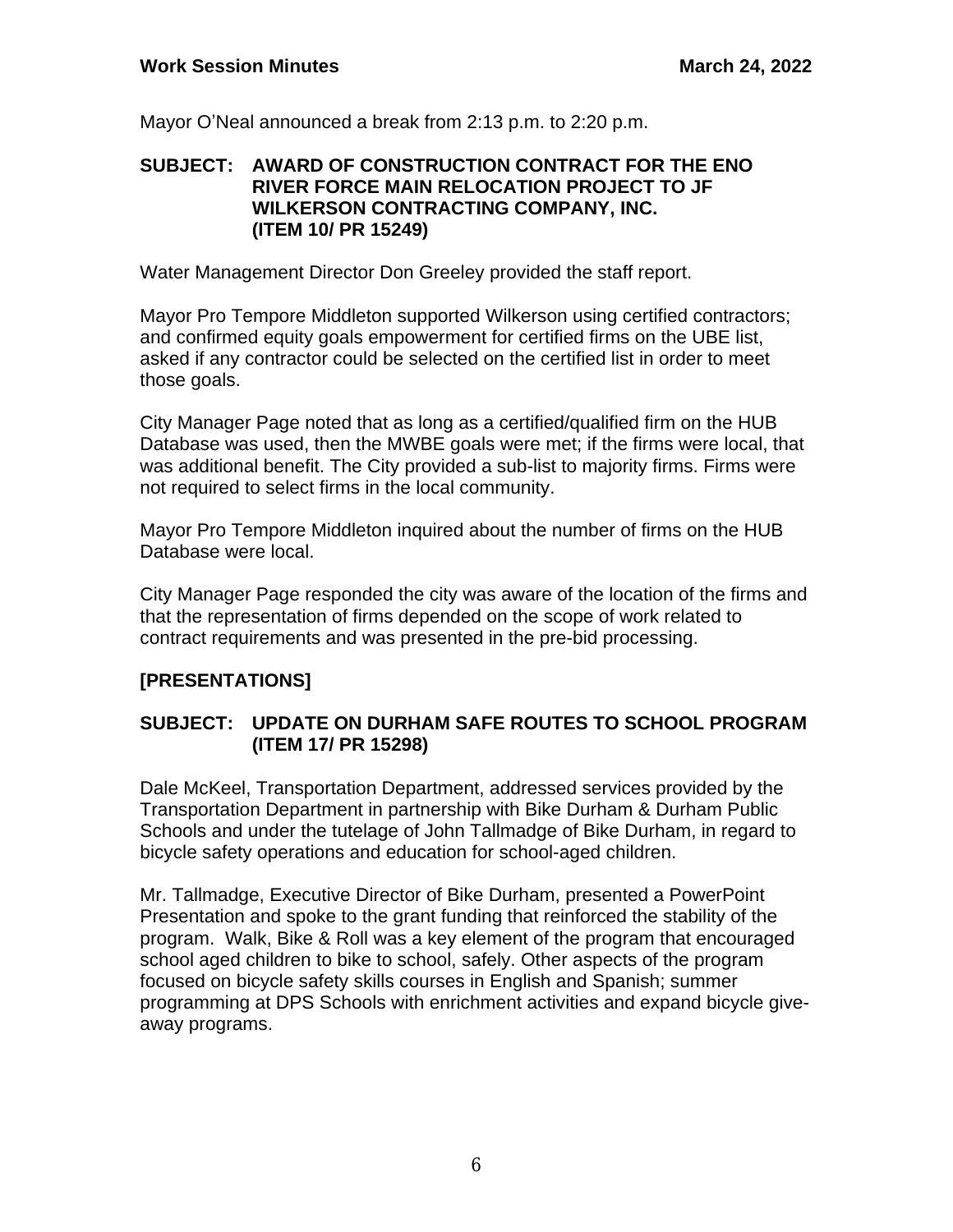Council Member Freeman appreciated the Bike Walk Day in Durham; supported the program moving forward and encouraged bike station repairs being funded in East Durham; and thanked Bike Durham for their safety programs.

Council Member Williams asked if there were students in need of bikes and how did donation opportunities work.

Mr. Tallmadge responded that the schools identified children who needed support in regard to bicycles, helmets and headlights.

Mr. McKeel announced there was a bicycle repair station established at Holton Education Center, making this a second station located in East Durham.

Council Member Caballero spoke in support of the Bike Walk Program; and encouraged the city to improve bicycle infrastructure accessing local schools.

Council Member Johnson appreciated the Bike Walk Program that was centered at Merritt-Moore Neighborhood and spoke to how enjoyable the event was, especially during the pandemic.

Mayor O'Neal appreciated the efforts of Bike Durham and supported their programming.

## **SUBJECT: 2019 DURHAM TRAIL IMPLEMENTATION PROGRAM (ITEM 18/ PR 15242)**

Lindsay Smart, representing Parks and Recreation, made the staff report.

The presentation included the following:

Quick Peer City Review of Durham's Trails 2011 Master Plan Progress – 6 miles of trail had been built since 2011 Planning Process and public outreach Why this Study – Lessons learned to advance the trail system Developed Scope of Work for 2019 Implementation Program 3 Elements: trail network review, strategic corridor feasibility and implementation program document (constructability factors & community context factors) Nine priority trails were identified Site Analysis of the 9 trails along with Alignment Evaluations Described the 9 priority trails and then discussed the entire document Next Steps

Council Member Freeman appreciated the overview and the work of DOST; asked about the 31 miles and if it included roadways for dirt bikes and fourwheelers, asked about bridge repairs, access to Downtown and requested trail access from East End Park to the Green Beltway be included in the update.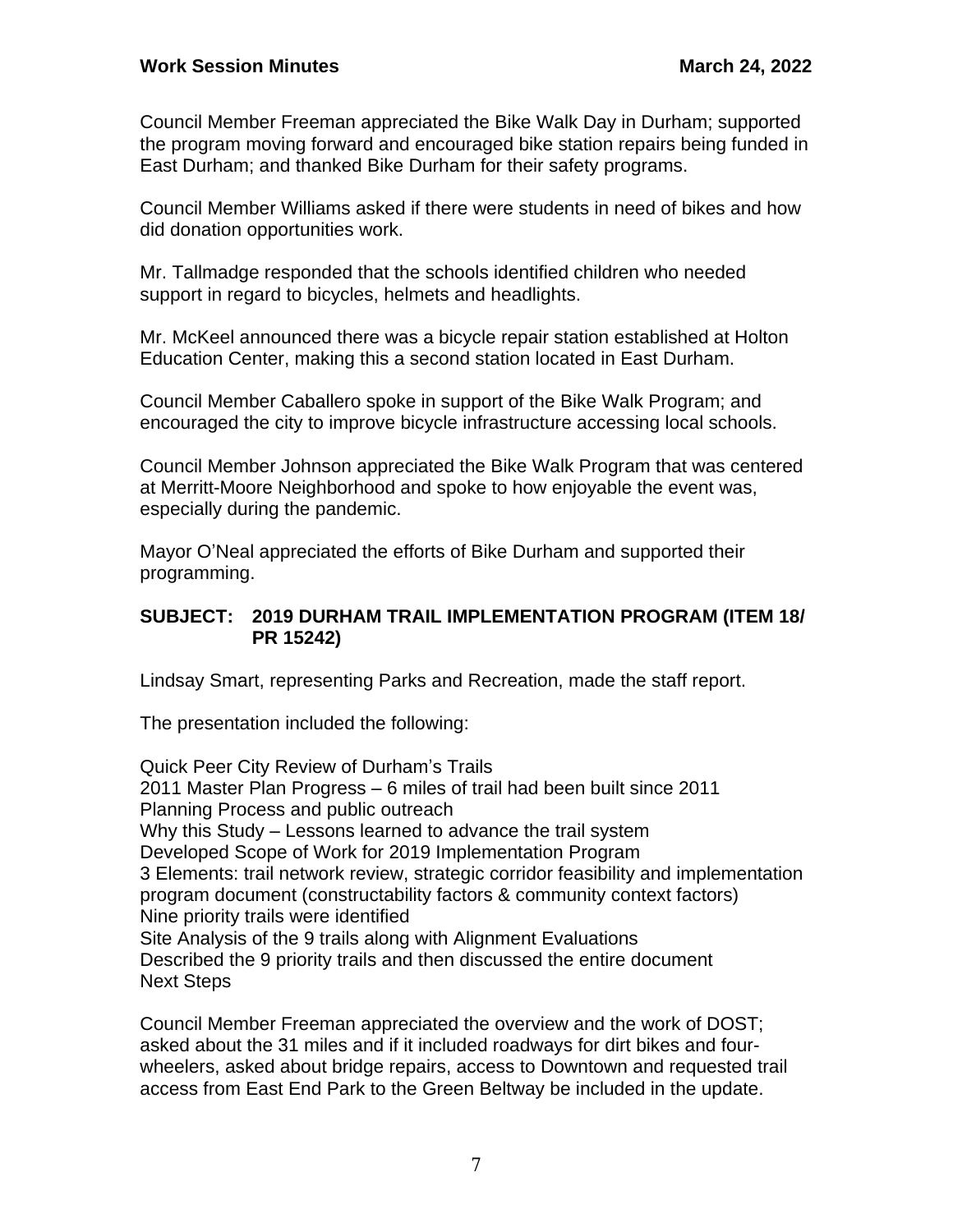Ms. Smart responded that the shared-use trails were for non-motorized users.

Council Member Williams inquired about cost breakdowns and the consultants generating what it may cost for each trail.

Ms. Smart confirmed this statement.

Mayor Pro Tempore Middleton asked about the identification of the priority trails and how much engagement was involved in the methodology in selecting the 9 trails; and supported the importance of green space for city dwellers.

Ms. Smart replied that the trails had been selected in the original master plan and that DOST reviewed and provided input on the Master Plan and its priorities.

Ms. Smart clarified that the total figures attached to each trail detailed design, acquisition and construction costs.

Council Member Johnson inquired about NCDOT SPOT (Strategic Prioritization Process – a method to evaluate transportation projects across the state and assist in the prioritization of those projects for inclusion in the State Transportation Improvement Program (STIP)) process and what was necessary to get grant funding and how the process worked.

Ms. Smart spoke to NCDOT scoring, prioritization process that involved the city's local MPO (Metropolitan Planning Organization).

Council Member Johnson advocated for state support of the trail improvements.

Council Member Caballero thanked staff and DOST, explained that NCDOT was having financial difficulties and appreciated the presentation.

Council Member Williams thanked staff for the presentation.

Council Member Freeman requested a map to show alley ways across the city and wanted to understand how much of the urban landscape that was missing; with special mention of scooters and dirt bikes and finding places to ride.

Mayor O'Neal addressed the concern about ATV riders on city streets and supported finding a safe place for them to ride.

#### **SUBJECT: SHARED ECONOMIC PROSPERITY – DURHAM SMALL BUSINESS WORK PLAN, BUILT2LAST AND YOUTHWORKS PROGRAM UPDATE (ITEM 20/ PR 15315)**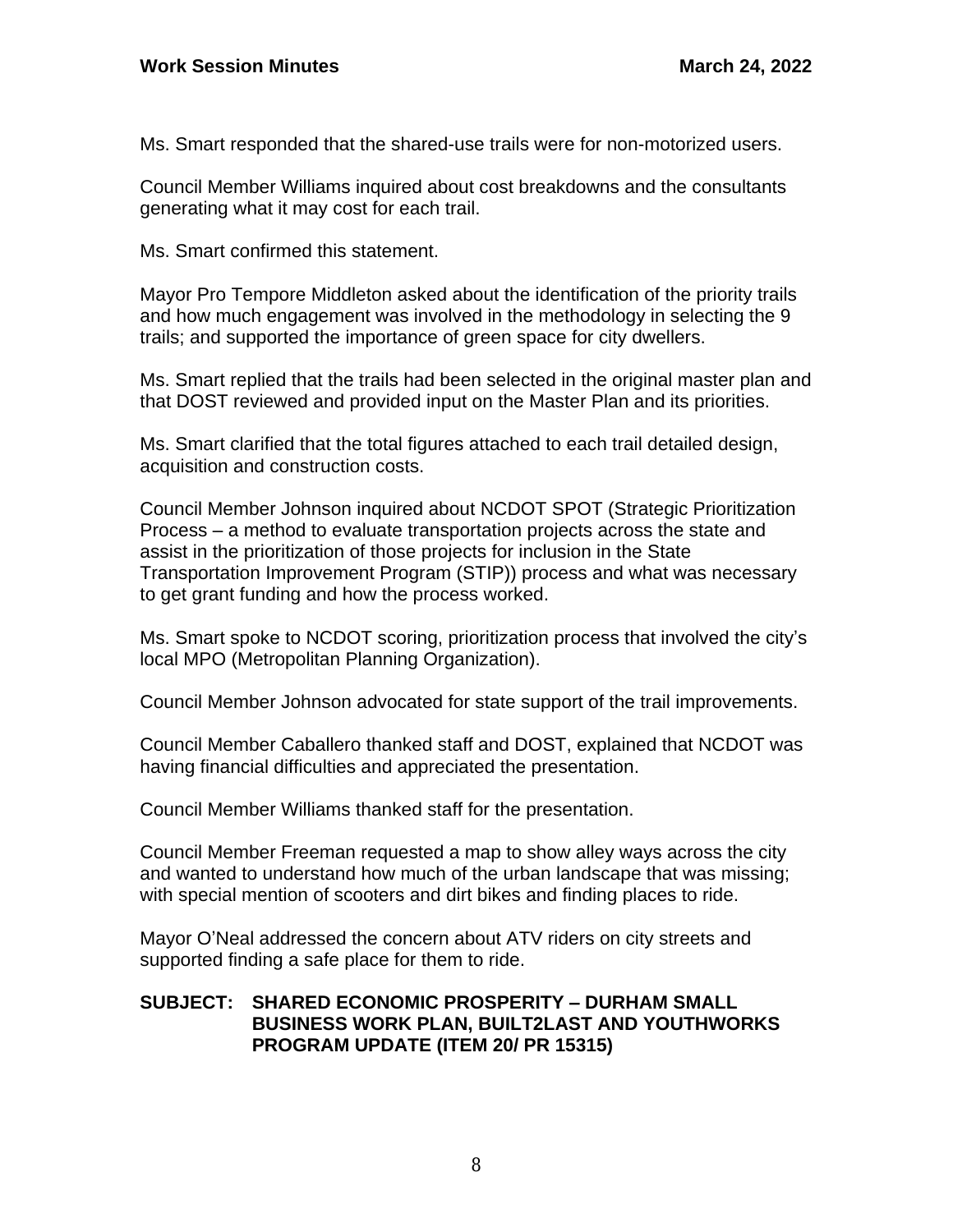Adria Graham-Scott, Office of Economic and Workforce Development, presented the staff report.

The presentation consisted of the following:

Durham YouthWorks 2021 - A Retrospective What worked (successes) & Pain Points (challenges) Served over 375 participants with 395 engaged professionals RTI Analysis of YouthWorks program 2021 Summer Program Providers RFP for Program Providers was released as of the meeting date Structure for 2022 Program – three sessions over 3-4 weeks, 14-15 yo to 18-24 year olds; all participants guaranteed at least \$800 for program completion Estimated 800 applicants

Council Member Freeman thanked staff for the program and spoke to youth and justice involved participation; and inquired about the additional cost of FTE support of the programming.

Director of the Office of Economic and Workforce Development Andre Pettigrew provided an overview of the small business workplan with its 5 priorities and its implementation for the small business community.

The presentation consisted of the following:

Context of the Work- 5 year effort (2021-2026)

Priority #1) Durham Small Business Advisory Council & Durham Collaboration Forward Cities' Navigator Program received grant to addressed negative impacts of targeted ARP funds to POC businesses.

Supporting Durham's Legacy of Entrepreneurship – Infinity Bridges (contractor) Legacy Programs on a National Scale – trend across country

Ex. San Francisco's Legacy Business Historic Preservation Fund for technical assistance/allocations

Priority #2) Enhance Communications and Outreach

Website work, Durham Business Data Portal- bilingual support

Results of small business surveys

Priority #3) Small Business Recovery Loan Fund – all funds expended

Technical Assistance available for each borrower/loan recipients

Recovery Program Next Steps

Priority #4) Promote Equity thru Inclusive Procurement

How to become certified with NC HUB; importance of bidding, how to's.

Momentum 360 Training Program – 26 artists, how to be competitive in public and private sectors

Durham Brownfields Environmental Assessment Program

MOU Contract Milestones

Built2Last Innovations Lab, Inc. Update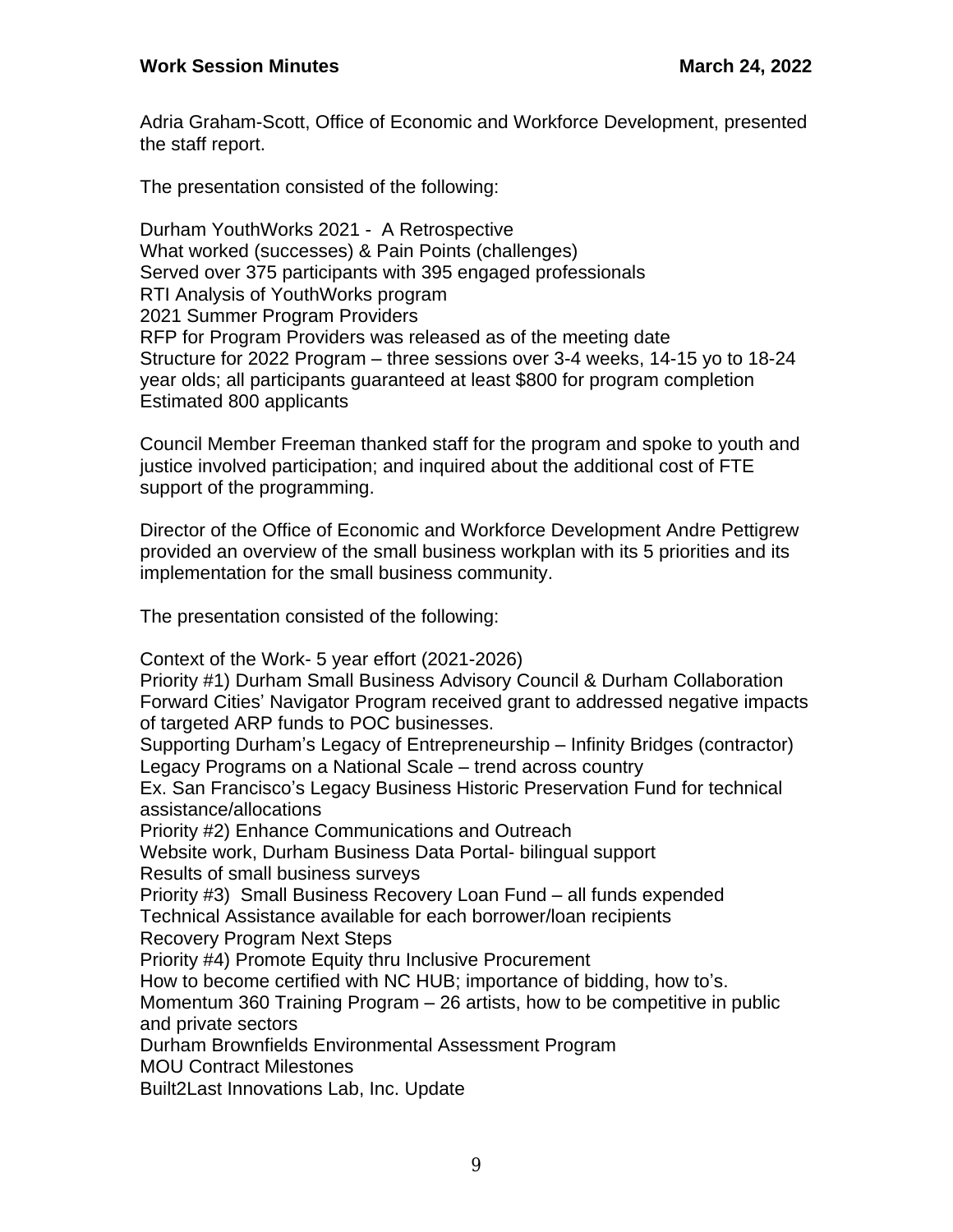Council Member Freeman inquired about the economic assessment by the Sports Commission regarding the ballparks economic impact was forwarded to General Services Director Jina Propst.

Director Pettigrew noted the HUB list could be disaggregated by various measures including geographically.

Mayor O'Neal noted there was a speaker to the item.

Stella Adams, Chair of the Built2Last Board, was excited about the update from the organization; held first board meeting on January 11, 2022 and officers were elected; next meeting April 12, 2022. Objective was to establish an equity fund, available to women and minority owned businesses in Durham. Cedar Grove (contractor) would develop a feasibility fund and trainings through the program.

Mayor Pro Tempore Middleton thanked the staff and wanted to assess the capacity of the department in order to add or not additional legacy programming.

Director Pettigrew responded that the pilot was underway for the program; when the results were assessed in Durham, then there would be additional decisions made regarding staffing. He also described the financial capacity and support provided by the City's community partners.

Mayor Pro Tempore Middleton inquired about the meeting of the Built2Last Board meetings and when would funds be ready for disbursement. He spoke of the state of urgency for devising programming for capital equity/lending to black and brown business owners.

Ms. Adams confirmed that the Executive Committee met weekly but the Board met quarterly and noted that a full board consisted of 7 members according to the bylaws. The board voted to expand membership to 11. There was a plan to get recommendations from the city (2 spots) and two open spots for other funders. She estimated the Equity Fund would be ready for disbursement within 24 months.

Council Member Caballero appreciated the in depth summary of the process; inquired about the Durham Data Business Portal related to translations, concurred that the Latino community needed business support and asked who was providing the support.

Director Pettigrew responded that the financial partners included National League of Cities and Prosper USA (Latino owned consulting company) who were advising Durham; through the program, barriers were being assessed related to Hispanic entrepreneurs and communications. The local Latino partners were Latino Credit Union, El Centro and Panam Construction. He noted that a pilot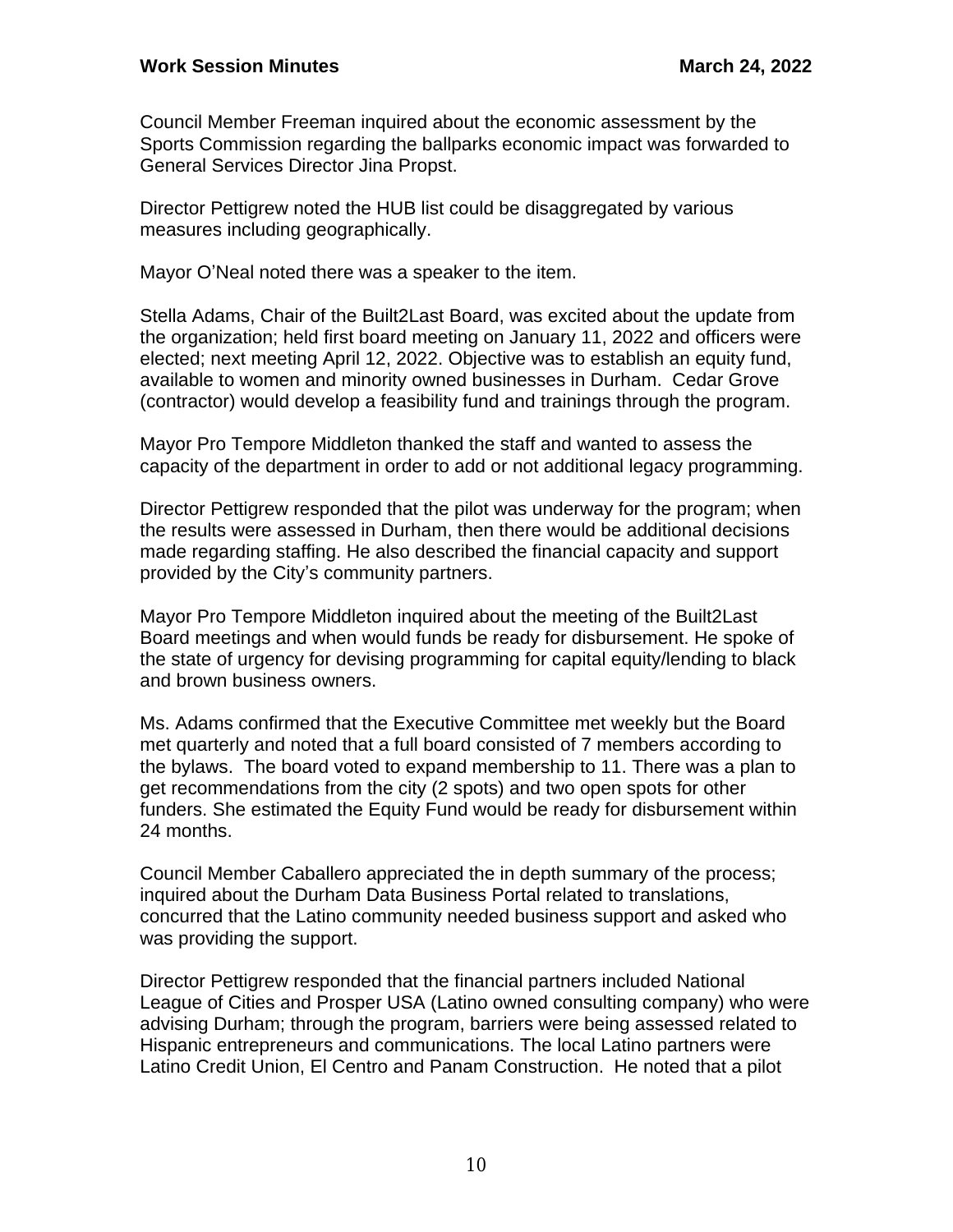program consisting of Latinx construction companies would provide support in training, as a cohort and individually.

Council Member Johnson inquired about the employee ownership aspect of the SEEDS Fellowship and pursuit of the employee ownership model.

Director Pettigrew addressed the lack of succession planning by sole proprietorships, often complicated by the wave of retirements impacting business owners. He spoke to the process of transferring business ownership through employee ownership conversions that resulted in wealth creation opportunities and monetizing workers' sweat equity. He also noted that the SBA now offered funding for employee ownership conversions.

Council Member Johnson spoke to the proposal of contracting with NC Employee Ownership Center (headquartered in Durham) to assist with technical support of start-ups, potential employee owned businesses and help existing employee owned businesses, was there capacity in the department for this purpose.

Director Pettigrew responded that he had read Council Member Johnson's proposal, there were targeted funds as a resource, and that his office managed contracts rather than delivered services. He noted that his office could absorb a contractor who could provide this service delivery.

Council Member Freeman asked about the number of staff in the EOEA Office; urged programming being devised to support local businesses now; and how could his department partner with housing efforts, aside from conducting pilots.

There were 14 full-time members of the office, although some were vacant. Director Pettigrew addressed re-purposing certain staff to fit other needs.

Council Member Williams asked if there were staff who addressed matters that focused on high-level, economic initiatives with the objective of expanding the city's tax base. He advocated for macro efforts that would involve coordinating with the private sector in public-private projects and volunteered to get involved in these conversations.

The Greater Durham Chamber, Discover Durham and RTP focused on building the local economy in partnership with Durham County and Durham City whereby there was a solid relationship between entities. Private equity was making significant investment in Durham.

Mayor Pro Tempore Middleton asked for specifics regarding \$75,000 related to employee ownership.

Director Pettigrew would need to issue a RFP as a first step.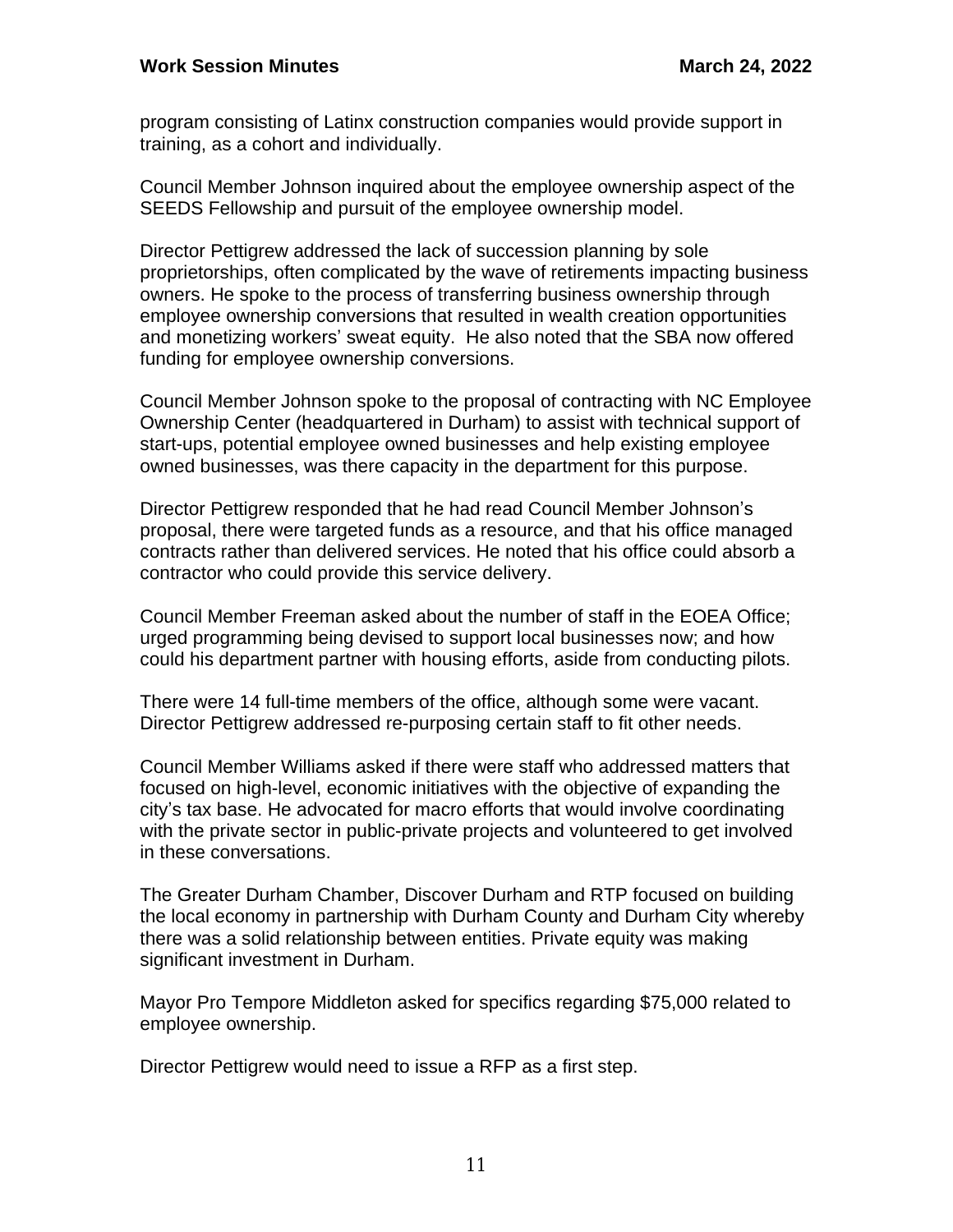Council Member Freeman urged instituting a strategic plan for COVID-19 recovery and business equity.

City Clerk Schreiber announced Council's nominations for the Participatory Budgeting Steering Committee - Paulette Jackson, Tanula Starks and Montae Watson.

Related to the At-Large Council Vacancy Process, Clerk Schreiber inquired about extending the packet delivery to Council by one day to allow for tax delinquency and board of election registration verifications. The applications could be found on the City's webpage: Notice  $&$  Application for At-Large City Council Vacancy | Durham, NC (durhamnc.gov)

It was the consensus of Council to allow the Clerk extra time to turn around the verifications of the applications to Council. Estimated date was Tuesday, March 29.

It was also the consensus of Council to add the At-Large Vacancy item to the April 7<sup>th</sup> Work Session agenda as a supplemental item, if needed.

# **[OTHER MATTERS]**

## **SUBJECT: ARPA MEETING DISCUSSION ON WEDNESDAY, APRIL 6, 2022**

Council Member Caballero had follow up questions.

- Was public comment permitted at the Special Meeting.
- Would Council be taking up the staff process, started in December and have a continued conversation from that point.
- Was it necessary for the community partners to re-submit proposals.

City Manager Page stated that at the Special Meeting, council would review the request for proposals; no work had started with any of the proposers. Staff was poised to begin work following Council's direction.

Mayor O'Neal requested Council Members Caballero and Williams to provide a recommendation for how public comment could be conducted. There were 71 proposals on the docket and it was not feasible to have the proposers commenting on all of the proposals. Mayor O'Neal requested a short process of how to handle the groupings of the proposals at the meeting; where to start and how to direct the conversation; and how to allow public comment.

Council Member Caballero requested that Council decide prior to the meeting, that some proposals not move forward and thus some proposals could be removed.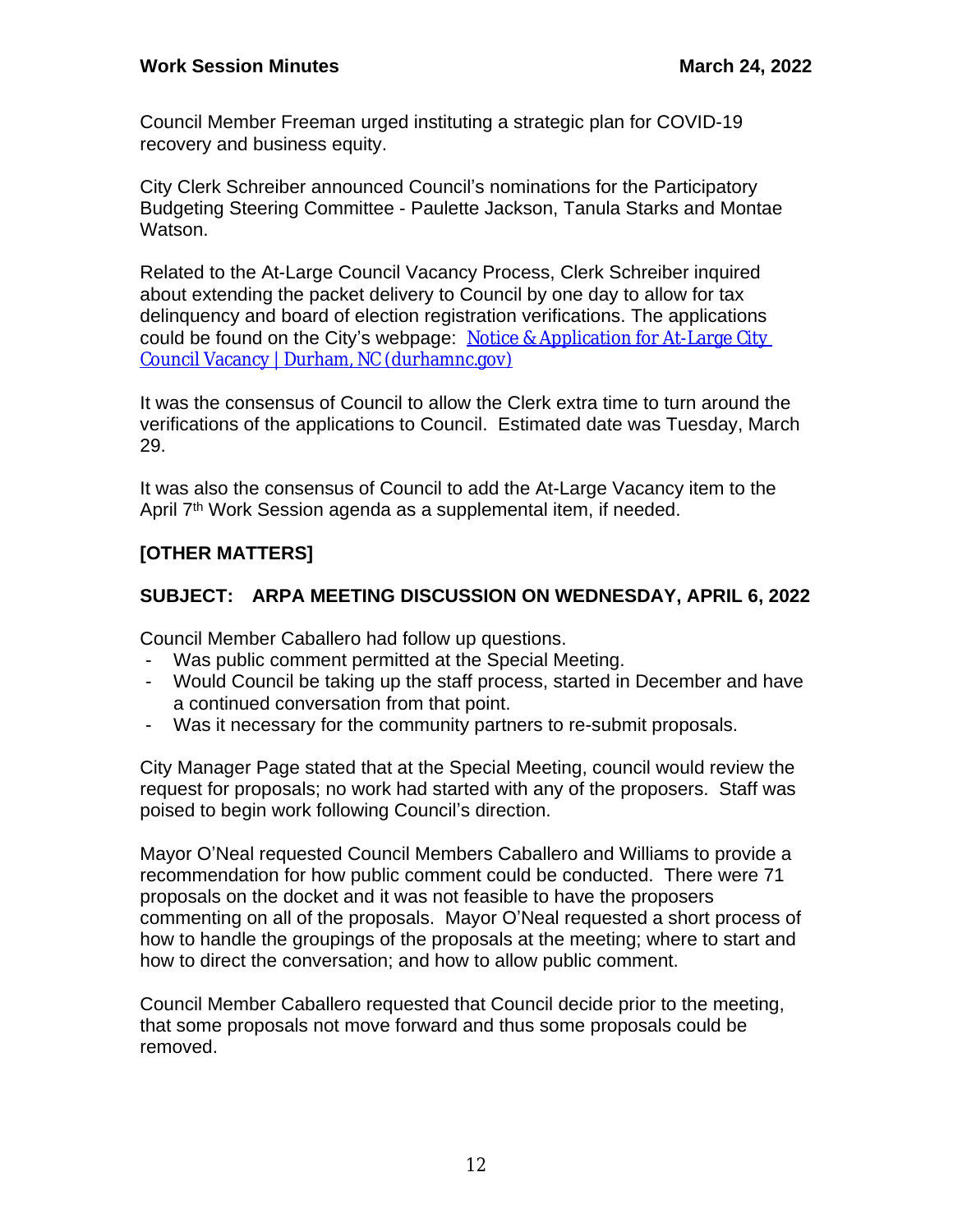Council Member Johnson suggested that each member comes with specific proposals and that they be discussed as a group in a structured manner so that a decision could be made at the meeting, instead of an open-ended plan.

Mayor O'Neal concurred that the proposals be narrowed down in accordance with Council's priorities.

Council Member Williams clarified that Council would get together to identify a process.

Council Member Caballero addressed the spreadsheet that had been distributed to Council that narrowed down the conversation; if Council was comfortable with the narrowing down of the proposals on the spreadsheet, then Council could choose some of the options.

Council Member Freeman referenced Council Member Johnson's spreadsheet with all of the proposals and stated she had not seen the second 'grouping' spreadsheet.

Council Member Caballero confirmed there was one spreadsheet with 77 proposals. In December, she stated there was not consensus around spending all the ARPA funds on the staff and community design process but there was consensus on spending up to 50% of the ARPA funding; \$44 million had been received in ARPA Funding, 50% would consist of a \$22 million allocation.

Mayor Pro Tempore Middleton addressed two currents: there were people hurting who needed money immediately; then develop a blitz-krieg or 'Marshall Plan' as a transformative plan. The spreadsheet reflected the scoring work of staff. He was comfortable with the groupings as devised and vetted by staff and this was a good starting point for Council. He had no intention of reading 77 RFPs in their entirety. He stated that Council could reaffirm what staff had produced in its feasible summary.

Council Member Williams and Council Member Caballero would devise a process to facilitate the ARPA proposals that evening. Specifically, how to address public comment.

Council Member Johnson spoke to her spreadsheet assumptions; noted the spreadsheet deferred County related proposals categorized under health and wellness to a future funding process in cooperation with the County; and eliminated proposals that staff recommended not to fund and that scored below the threshold figure of 20.

Mayor Pro Tempore Middleton addressed equity concerns and the health and wellness items that could potentially be funded by the County or in joint support with the City and County.